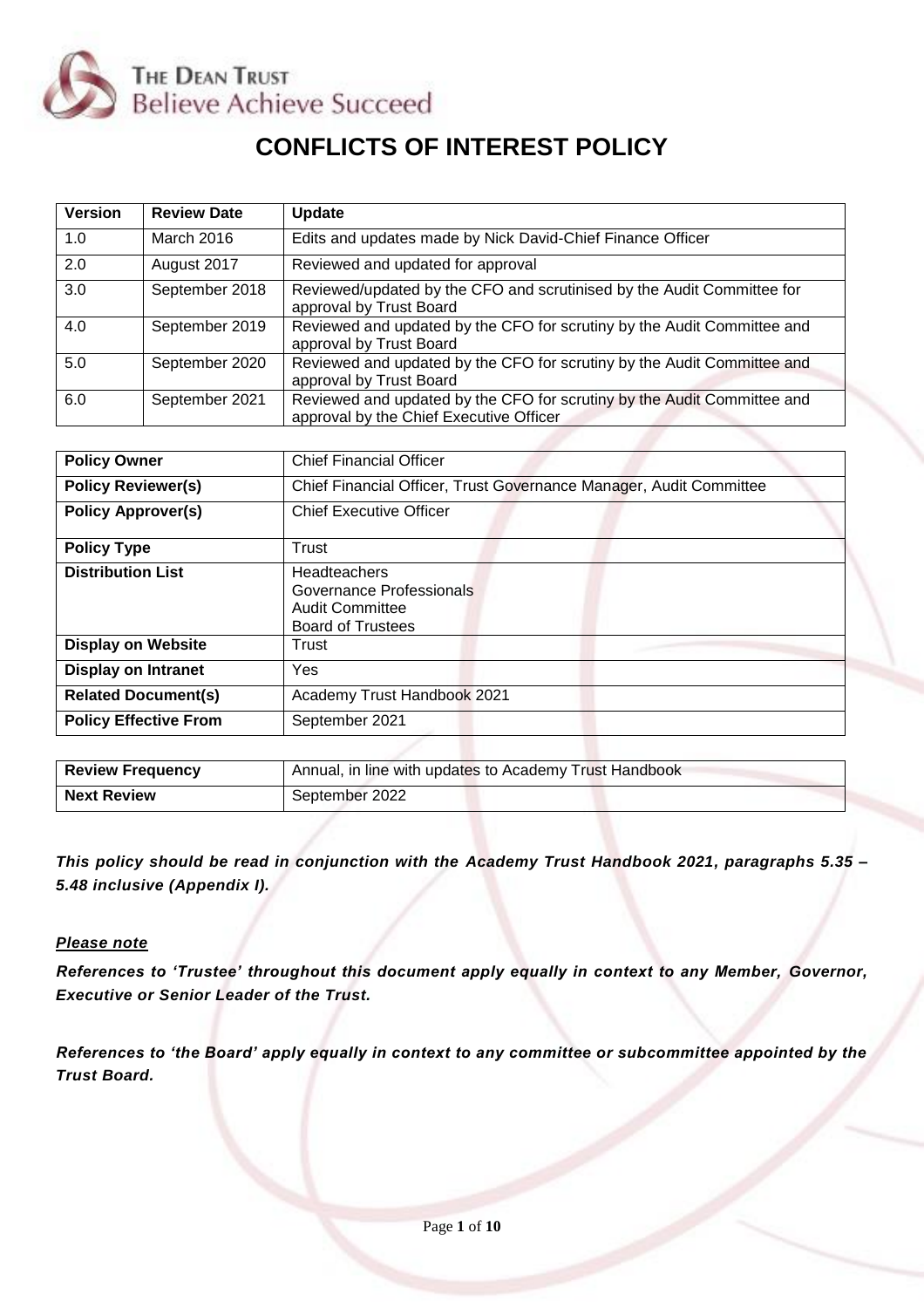

Trustees have a duty under the law to act in the best interests of the charities they serve. Trustees, generally, should not benefit from the charity and should not be influenced by their wider interests when making decisions affecting the charity. For charitable companies, trustees have a specific legal duty to avoid conflicts of interest under s175 of the Companies Act 2006. A conflict of interest can be defined as:

"... any situation in which a trustee's personal interests or responsibilities they owe to another body, may, or may appear to influence the Trustee's decision making."

Conflicts of interest arise when the interests of Trustees, or "connected persons", are incompatible or in competition with the interests of the charity. Such situations present a risk that Trustees will make decisions based on these external influences, rather than the best interests of the charity.

The most common types of conflict include:

direct financial interest - when a Trustee obtains a direct financial benefit via:

- the payment of a salary to a Trustee by the charity, other than where permitted under the terms of the Academy Trust Handbook and/or Articles of Association
- the award of a contract to a company with which a Trustee is associated either directly or indirectly
- the sale of property at below market value to a Trustee

indirect financial interest - this arises when a close relative of a Trustee benefits from the charity:

- the awarding of an employment contract to a Trustee's spouse; and
- making a grant to a Trustee's dependent child

Non-financial or personal conflicts – occur where Trustees receive no financial benefit, but are influenced by external factors:

- influencing board decisions on service provision to their own advantage, perhaps because they use the charity's services themselves or care for someone who does
- to gain some other intangible benefit or reputational advantage
- awarding contracts to friends
- conflicts of loyalties Trustees may have competing loyalties between the charity to which they owe a primary duty and some other person or entity.

It is, therefore, essential that all Trustees are fully aware of their duties and responsibilities and that they must act in the best interests of The Dean Trust alone.

The interests of the beneficiaries of the transaction and those of the charity will - for the most part - be consistent or complementary, but on the occasions where a conflict does arise, the responsibility of all the Trustees is to the charity. This includes access by any Trustee to confidential or privileged information by virtue of their role as Trustee. All Trustees should remain alert to the fact that any information they acquire in their role must remain confidential and not be used for their own personal gain or advantage, or the gain or advantage of another individual, or entity to whom or to which they are directly or indirectly connected either legally or by association.

Occasionally there may be cases where a conflict is in the Trust's best interests. While the Trustees may act with integrity, the mere appearance of a conflict can be damaging to both the charity and the Trustees, so conflicts need to be managed effectively.

The Trust's Code of Commitment and Conduct for Trustees is consistent with and supports the conflicts of interest policy and vice versa.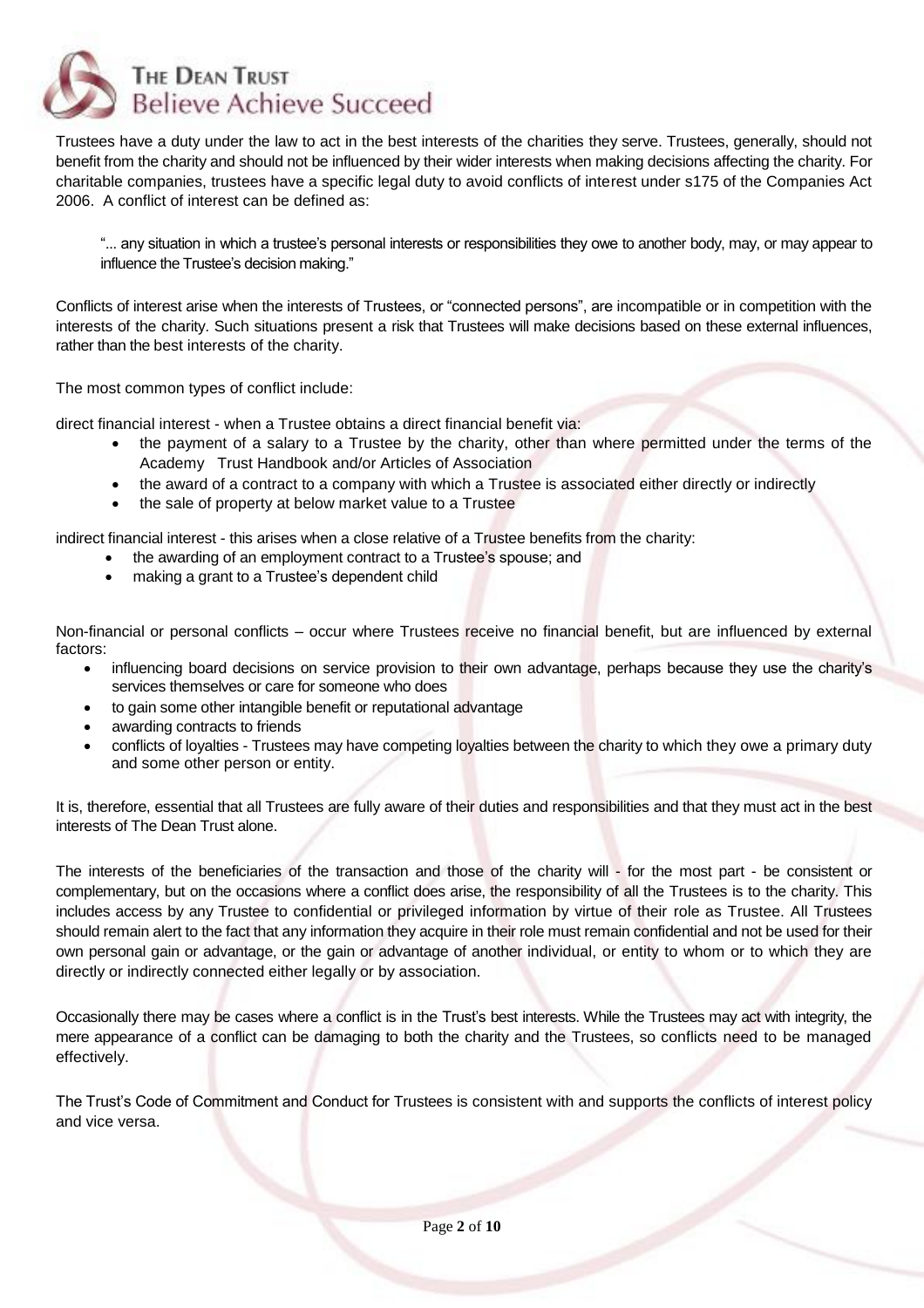

# **Identifying conflicts of interest**

The approach to preventing a conflict of interest from affecting decision-making is to identify potential conflicts in advance. This gives Trustees time to consider the implications and to respond appropriately. To ensure that Trustees remain in an optimal position to manage any real or perceived conflict, declarations of interest are routinely noted at the start of each Trustee meeting in relation to any item covered on the agenda.

By asking Trustees to declare their interests at meetings together with maintaining and regularly updating a register of such interests, the Trust can identify potential conflicts of interests on a continuous basis. This policy on the management of conflicts of interest will inform trustees how any conflict will be dealt with and provide a framework for the board when conflicts arise.

# **Managing conflicts of interest**

It is likely that Trustees will have a multiplicity of business and pecuniary interests, personal and professional that may occasionally conflict with those of the Trust. Avoiding conflicts of interest completely, particularly when appointing a Trustee with skills and experience to benefit the Trust and its objects is challenging. If conflicts of interest are inevitable, they need to be managed effectively.

Within the tiers of governance of the Trust, poorly managed conflicts of interest can harm working relationships and adversely affecting free discussion. Where a Trustee, is known to have an interest in a decision, whether express, implied or perceived, others may feel under pressure, to decide in the interests of their fellow Trustee. Alternatively, they may resent the interest of their colleague and vote against, even when accepting the Trustee's, interest would be the best course of action for the Trust. In both cases, the primary consideration has been a Trustee's interest, not that of the Trust. The Conflicts of Interest Policy is therefore key to managing such conflicts in an open and transparent manner.

Even where the Board is able to make decisions free of these emotional influences, they may feel uncomfortable speaking against the Trustee's, interests in a meeting, or lose confidence in the ability of the individual in question to make decisions free of external influence. Such problems may undermine the Board's ability to function effectively and ensure sound decision making.

Where the Board faces a declared conflict of interest, the individual involved should remove themselves from the discussion. The conflict and action taken to manage it should be recorded in the minutes. Where the individual has withdrawn from the meeting, steps should be taken to ensure that any details of the discussion relating to the conflict of interest are not divulged. This should enable the conflicted individual to continue to exercise their responsibility and to receive minutes of meetings, without gaining access to the minutes of discussion relating to the conflict.

## **Declaration of interests**

All Trustees are mandated to declare their business and pecuniary interests on appointment and at least annually thereafter or when there is any change in their interests at any point. A new Trustee will be provided with a copy of the conflicts of interest policy before appointment. If a potential trustee is concerned about a conflict of interest, actual or perceived, they should consider the requirements of the policy and discuss the matter with the Trust Governance Manager before agreeing to take up the position.

If a Trustees is uncertain about what constitutes a business or pecuniary interest they should seek advice from the Trust Governance Manager.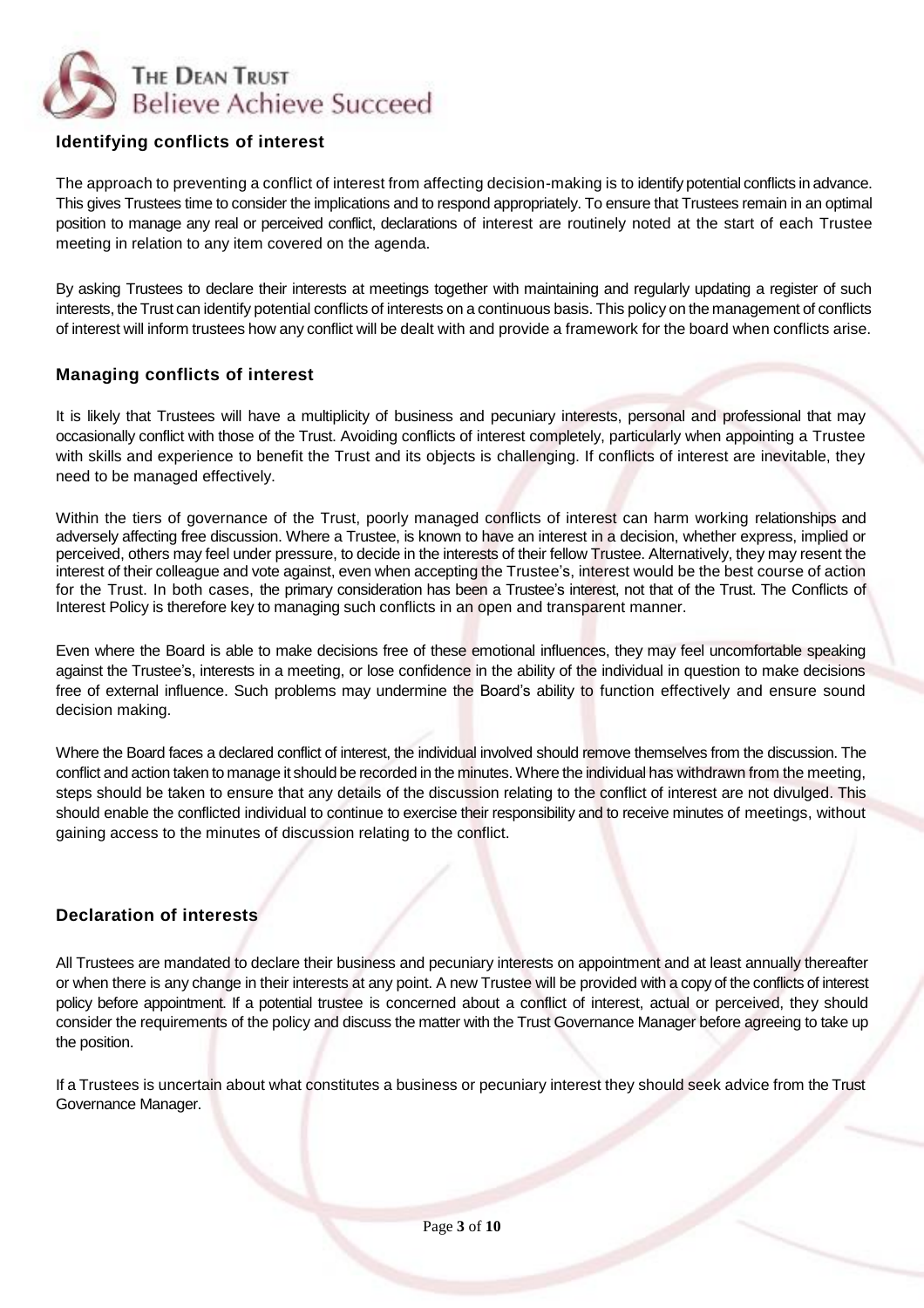

When asking Trustees, to complete their declaration of interests, the following areas must be considered:

- employment
- any previous employment in which the role still has a financial, or other, interest
- any other appointments (voluntary or otherwise) e.g. trusteeships, directorships, local authority membership, tribunals
- professional and organisational memberships
- membership of any special interest groups
- investments in unlisted companies, partnerships and other forms of business
- any shareholdings and beneficial interests
- family connections where relevant, such as the Trustee's spouse/partner working for a similar organization, funder or partner organisation
- using, or caring for a pupil of a Dean Trust School, or user of the organisation's services
- any contractual relationship between the Trustee or a connected person and The Dean Trust or its subsidiary.

### **Register of business and pecuniary interests**

The completed declarations should be returned to the Governance Manager or school Governance Professional (Clerk), who will be responsible for keeping the register of interests up to date. A model register can be found below. The register will be updated at the beginning of each academic year with a further update made after six (6) months of the same academic year.

Public access to the register furthers the interests of accountability and transparency, as well as demonstrating that the Trust is following best practice in relation to managing conflicts of interest. The register of interests will be published on The Dean Trust website.

When a conflict of interest does arise, it is the responsibility of the Trustee, to declare such a conflict. If he or she fails to do so, the Chair of Trustees or Governance Manager should declare the conflict, with reference to the Trustee's completed Register of Interest.

## **Dangers of conflicts of interest**

If Trustees allow external interests to influence their decision-making, decisions may not be in the Trust's best interest. This could be costly to the individual concerned and damage the work and reputation of the Trust. The most common dangers arising from a conflict of interest are:

- poor decision-making
- legal challenge
- loss of trust within the boardroom
- reputational damage, including a loss of confidence and public support.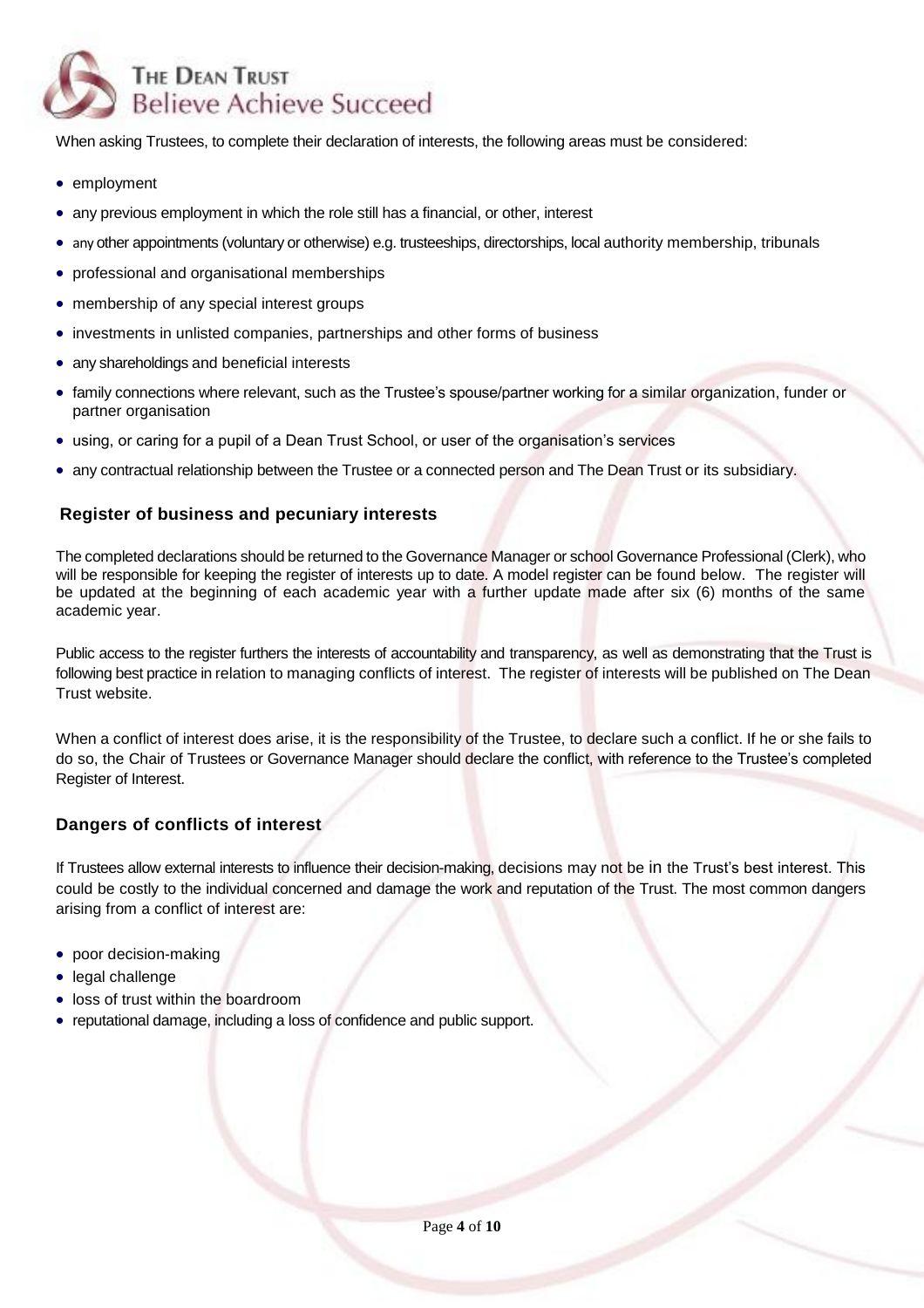

Trustees acting beyond the remit of their governing document or without permission from the Charity Commission, will be in breach of trust. A breach of trust will occur if a Trustee knowingly accepts a benefit from the Trust without proper authority. Such authority may come from legislation, the Charity Commission, the courts, or the Trust governing documents. If the transaction is challenged (e.g. by the Charity Commission, or another interested party) and found to be invalid, the Trustee may be required to pay back any benefit received, or become liable for any loss incurred by the Trust. A breach of trust will also occur should a Trustee fail to discharge the duties imposed on them as defined in legislation or the Trust's governing documents.

# **Publicity**

Even where those with responsibility for governance have acted in the best interests of the Trust, other stakeholders may perceive or suspect that the Board acted in their own interest. Accurate or otherwise, such an impression could damage the reputation of the Trust and, Trustees.

Publicity may be so adverse that it demands a response from the Trust, for example because of interest from the media, a funder or regulator. The Trust will then need to invest time to respond, justifying its actions and defending its reputation.

## **Data protection**

The information held by the Trust in the published register of business and pecuniary interests is subject to the provisions of the UK General Data Protection Regulation. Trustees are told:

- who is controlling the data
- why the information is being processed
- how often records will be updated
- how long records will be retained
- it is necessary to carry out public functions or to pursue the legitimate interests of the data controller without prejudice to the interests of the individual.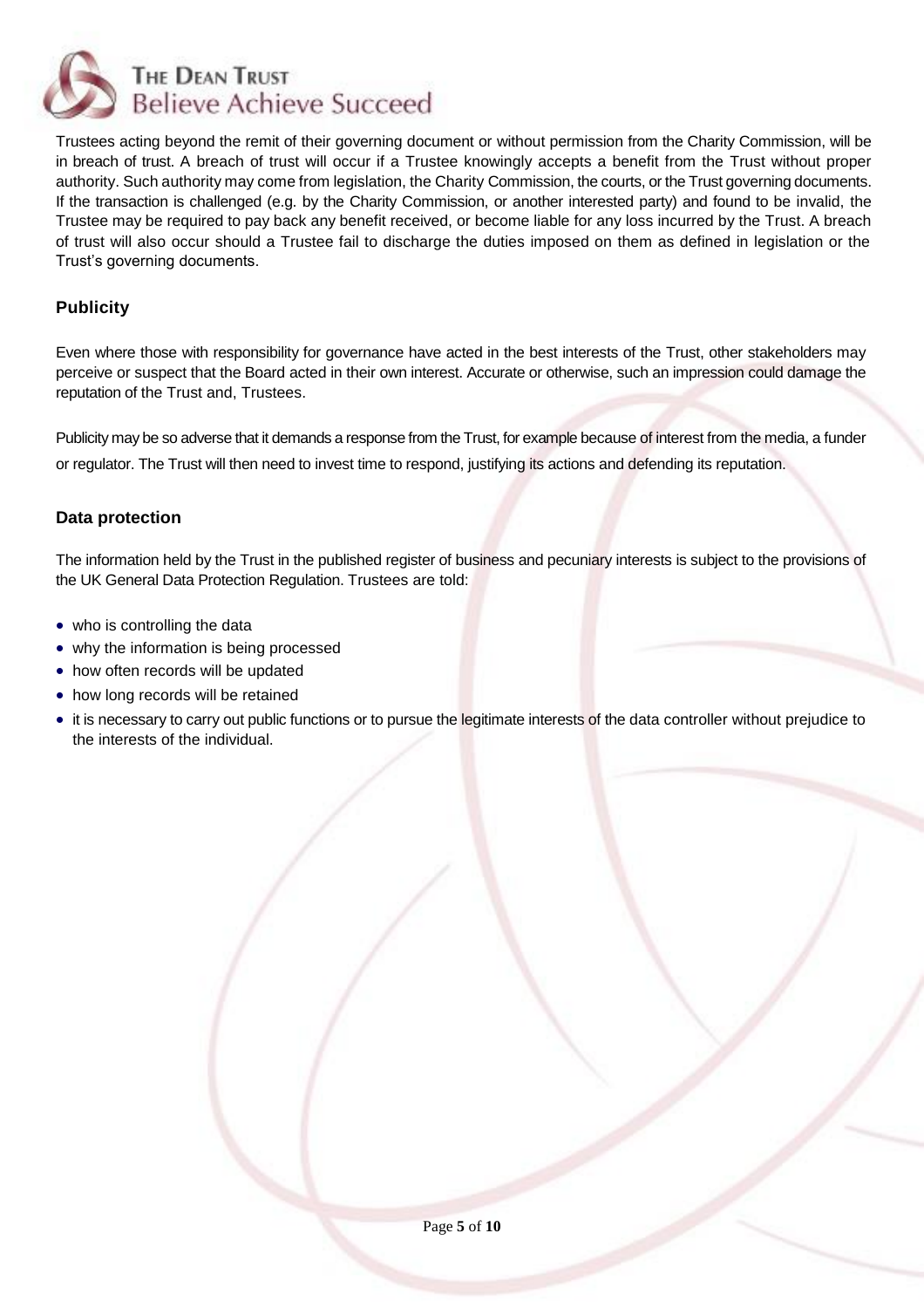

# **Declarations of Business & Pecuniary Interests for Members, Trustees, Governors & Senior Officers 2021-2022**

**DATA PROTECTION STATEMENT**: The information/data is required by the Trust (as the Data Controller) in order to fulfil legal and regulatory reporting and disclosures. The data will need to be updated annually. It is necessary to carry out public functions or to pursue the legitimate interest of the Data Controller without prejudice to the interests of the *individual.*

| <b>Name of Business /Associated</b><br><b>Person</b>                                                                                                                  | <b>Nature of Interest</b><br><b>/Association</b> | Date interest began       | Date interest ceased   | <b>Notes / Relationships</b> |
|-----------------------------------------------------------------------------------------------------------------------------------------------------------------------|--------------------------------------------------|---------------------------|------------------------|------------------------------|
|                                                                                                                                                                       |                                                  |                           |                        |                              |
|                                                                                                                                                                       |                                                  |                           |                        |                              |
| <b>Personal Interest</b>                                                                                                                                              | <b>Their Name</b>                                | <b>Relationship to me</b> |                        | <b>Nature of Interest</b>    |
| Immediate family/close connections<br>to Trustees/Governor(s) working in<br>school(s)                                                                                 |                                                  |                           |                        |                              |
| Business involvement/company<br>directorships or trusteeships of<br>family/close connections to<br>Trustees/Governors (e.g. a business<br>the school might deal with) |                                                  |                           |                        |                              |
| Other Schools where I am a<br>governor                                                                                                                                | Name of school                                   | <b>Position held</b>      | Date appointed/elected |                              |
|                                                                                                                                                                       |                                                  |                           |                        |                              |

*Members, Trustees & Governors are reminded that completion of this form does not remove the requirement upon them to disclose orally any interest at any specific meeting and to leave the meeting for that agenda item.* 

*-* the individual has, by signing this document, consented to the processing and that the processing is necessary for the performance of a contract with the individual

*-* it is necessary to carry out public functions or to pursue the legitimate interests of the data controller without prejudice to the interests of the individual.

Signed:\_\_\_\_\_\_\_\_\_\_\_\_\_\_\_\_\_\_\_\_\_\_\_\_\_\_\_\_\_\_\_\_\_\_\_\_\_\_\_\_\_\_\_\_\_\_\_\_\_\_\_\_\_ Board: \_\_\_\_\_\_\_\_\_\_\_\_\_\_\_\_\_\_\_\_\_\_\_\_\_\_\_\_\_\_\_\_\_\_\_\_\_\_\_\_\_\_\_\_\_\_\_\_\_\_\_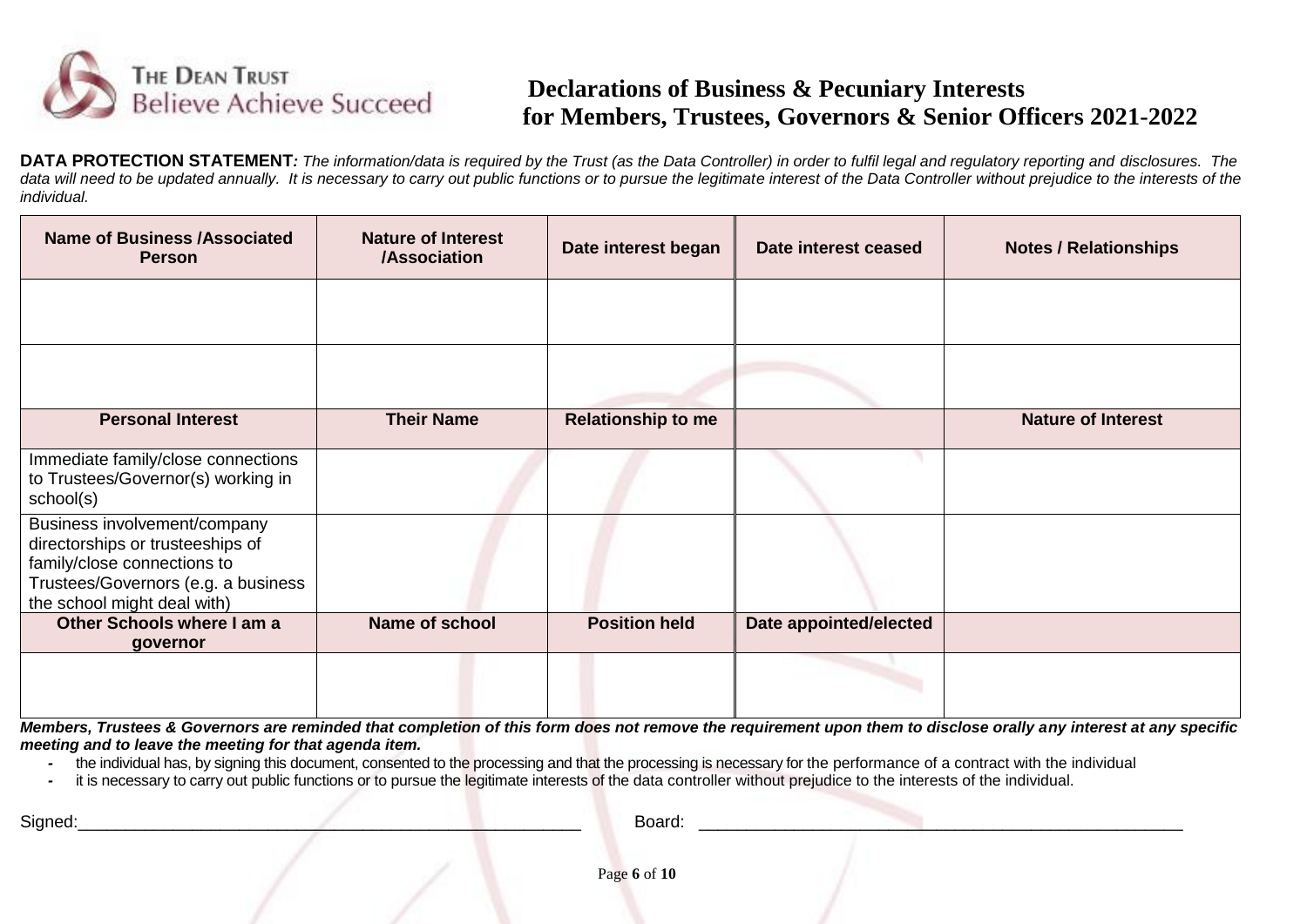



**Gifts & Hospitality Register 2021 - 2022**

| Offered to | <b>Ultimate</b><br>recipient<br>(if different) | <b>Offered</b><br>from | <b>Description</b><br>of offer | <b>Reason for offer</b> | Details of<br>$contracts -$<br>current or<br>potential | <b>Estimated actual</b><br>value of offer $(E)$ | <b>Action taken</b><br><b>Accepted / Declined</b> |
|------------|------------------------------------------------|------------------------|--------------------------------|-------------------------|--------------------------------------------------------|-------------------------------------------------|---------------------------------------------------|
|            |                                                |                        |                                |                         |                                                        |                                                 |                                                   |
|            |                                                |                        |                                |                         |                                                        |                                                 |                                                   |
|            |                                                |                        |                                |                         |                                                        |                                                 |                                                   |

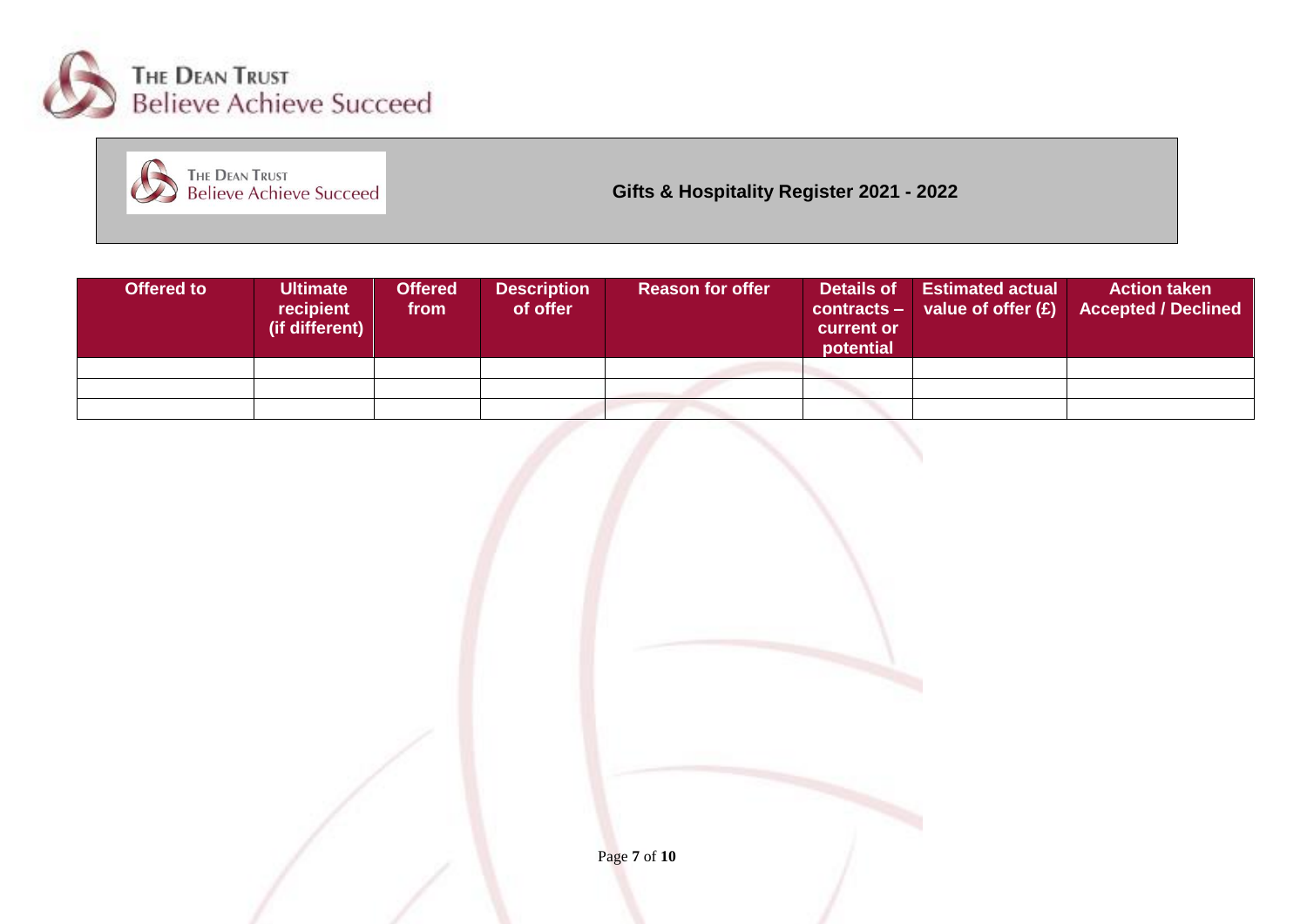

### **Appendix I**

#### **Extract from Academy Trust Handbook 2021**

Related party transactions

5.35 This part of the handbook deals with goods or services provided by or to individuals or organisations related to the academy trust. Related parties include persons and entities with control or significant influence over the academy trust, and members of the same group (e.g. parent and subsidiary companies, key management personnel and close family members). The above description is not comprehensive. Find the full definition in:

• section 33 of Financial Reporting Standard 102

• section 9.15 and appendix 1 of the Charities SORP.

The related parties section of ESFA's Accounts Direction provides further information.

#### **Principles applying to related party relationships**

5.36 Academy trusts must be even-handed in their relationships with related parties by ensuring that:

• trustees comply with their statutory duties as company directors to avoid conflicts of interest, not accept benefits from third parties, and declare interest in proposed transactions or arrangements

• all members, trustees, local governors of academies and senior employees complete the register of interests, in accordance with sections 5.45 to 5.48 of this handbook

• no member, trustee, local governor, employee or related individual or organisation uses their connection to the trust for personal gain, including payment under terms that are preferential to those that would be offered to an individual or organisation with no connection to the trust

• there are no payments to trustees by the trust unless permitted by the articles, or by authority from the Charity Commission, and comply with any relevant agreement with the Secretary of State. Trusts will need to consider these obligations where payments are made to other business entities who employ the trustee, are owned by the trustee, or in which the trustee holds a controlling interest

• the Charity Commission's approval is obtained where the trust believes a significant advantage exists in paying a trustee for acting as a trustee

• payments provided to the persons referred to in section 5.49 satisfy the 'at cost' requirements in this handbook.

5.37 The trust should be aware of the Charity Commission's guidance for trustees CC11: Trustee expenses and payments.

5.38 The board of trustees must ensure requirements for managing related party transactions are applied across the trust. The board chair and the accounting officer must ensure their capacity to control and influence does not conflict with these requirements. They must manage personal relationships with related parties to avoid both real and perceived conflicts of interest, promoting integrity and openness in accordance with The 7 principles of public life.

Page **8** of **10**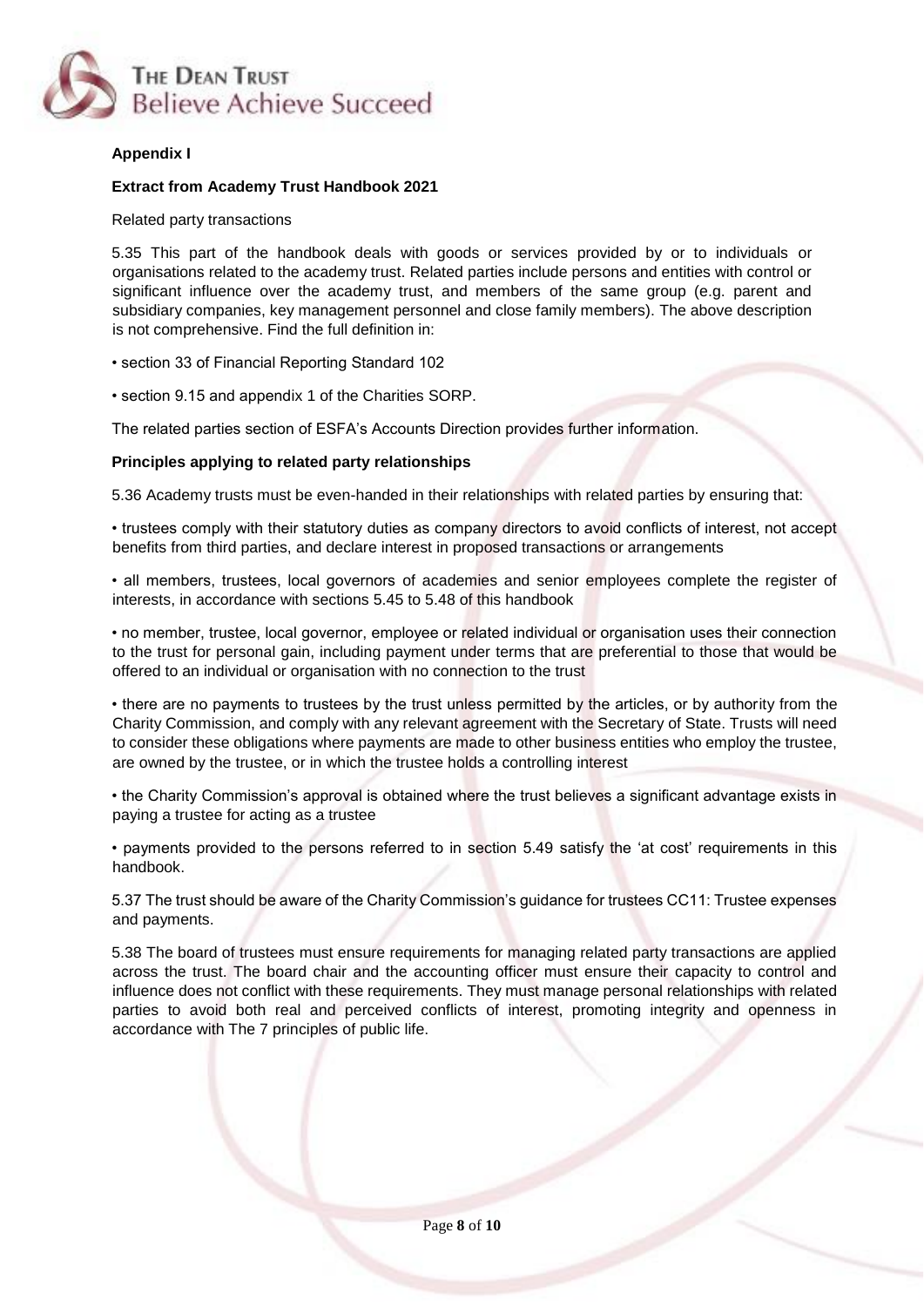

5.39 Trusts must recognise that some relationships with related parties may attract greater public scrutiny, such as:

• transactions with individuals in a position of control and influence, including the board chair and accounting officer

• payments to organisations with a profit motive, as opposed to those in the public or voluntary sectors

• relationships with external auditors beyond their duty to deliver a statutory audit.

5.40 The trust must keep sufficient records, and make sufficient disclosures in their annual accounts, to show that transactions with these parties, and all other related parties, have been conducted in accordance with the high standards of accountability and transparency required within the public sector.

#### **Reporting and approval of related party transactions**

5.41 Trusts must report all contracts and other agreements with related parties to ESFA in advance of the contract or agreement commencing, using ESFA's related party on-line form. This requirement applies to all such contracts and agreements made on or after 1 April 2019.

5.42 Trusts must obtain ESFA's prior approval, using ESFA's related party on-line form, for contracts and other agreements for the supply of goods or services to the trust by a related party agreed on or after 1 April 2019 where any of the following limits arise:

• a contract or other agreement exceeding £20,000

• a contract or other agreement of any value that would mean the cumulative value of contracts and other agreements with the related party exceeds, or continues to exceed, £20,000 in the same financial year ending 31 August.

5.43 For the purposes of reporting to, and approval by, ESFA contracts and agreements with related parties do not include salaries and other payments made by the trust to a person under a contract of employment through the trust's payroll. Find out more about reporting related party transactions to ESFA and obtaining approval.

#### **Approval of novel, contentious and/or repercussive related party transactions**

5.44 Novel, contentious and/or repercussive related party transactions are subject to separate arrangements. Trusts must obtain ESFA's prior approval for any contracts and other agreements with related parties that are novel, contentious and/or repercussive, regardless of value. Approval must be sought using ESFA's enquiry form, not through the related party on-line form. Trusts should carefully consider the impact of this requirement and its relevance to transactions involving the board chair and/or the accounting officer.

#### **Register of interests**

5.45 The academy trust's register of interests must capture relevant business and pecuniary interests of members, trustees, local governors and senior employees, including:

- directorships, partnerships and employments with businesses
- trusteeships and governorships at other educational institutions and charities

• for each interest: the name and nature of the business, the nature of the interest and the date the interest began.